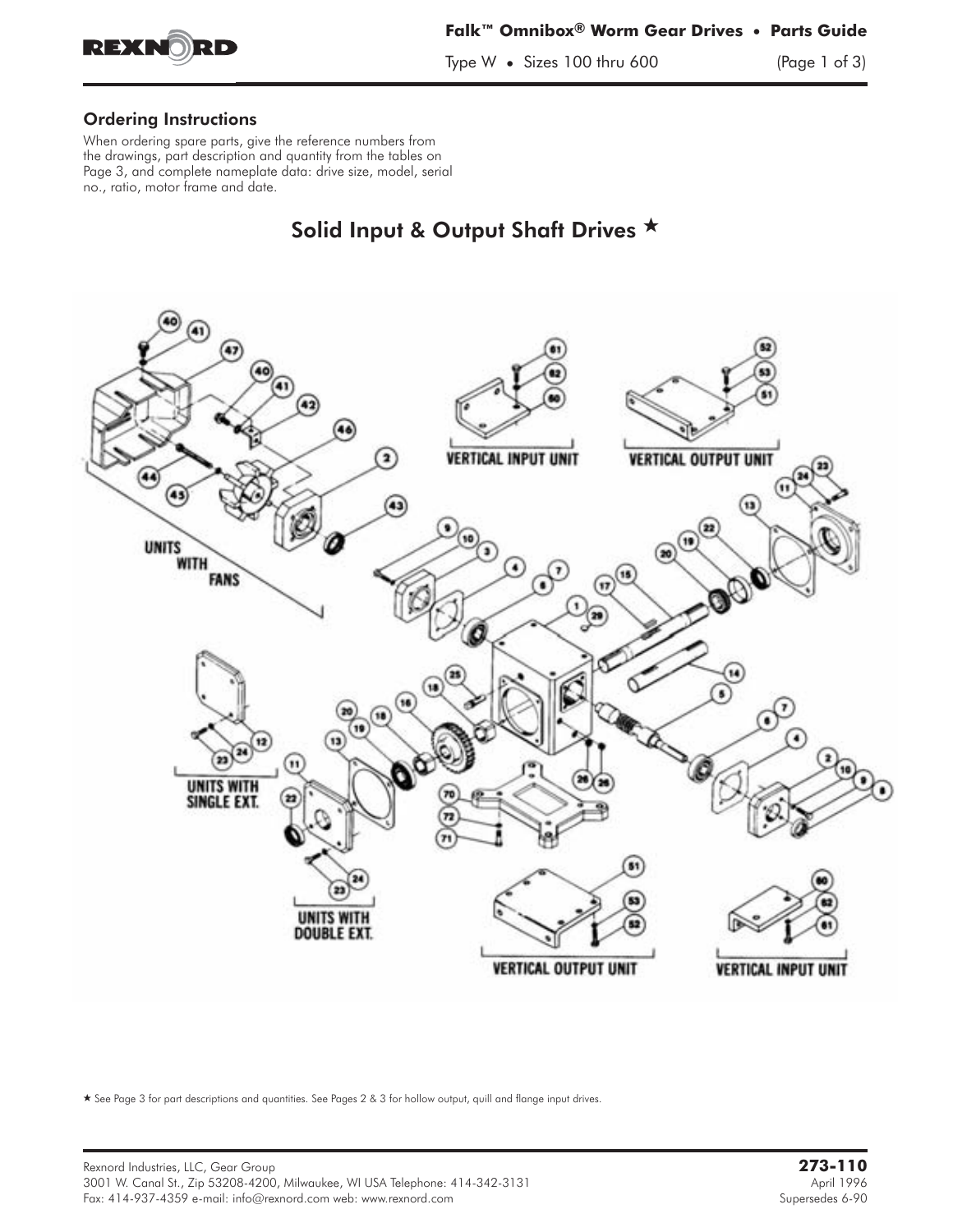(Page 2 of 3) Sizes 100 thru 600 **•** Type W





## Hollow Output Shaft Drives \*

Long Motor Flange w/ Coupling  $\dagger$  Flanged Output Drive  $\dagger$ 



Quill Motor Flange Drive †



\* See Page 3 for part descriptions and quantities.

† Balance of parts from drawings on Page 1 or 2.